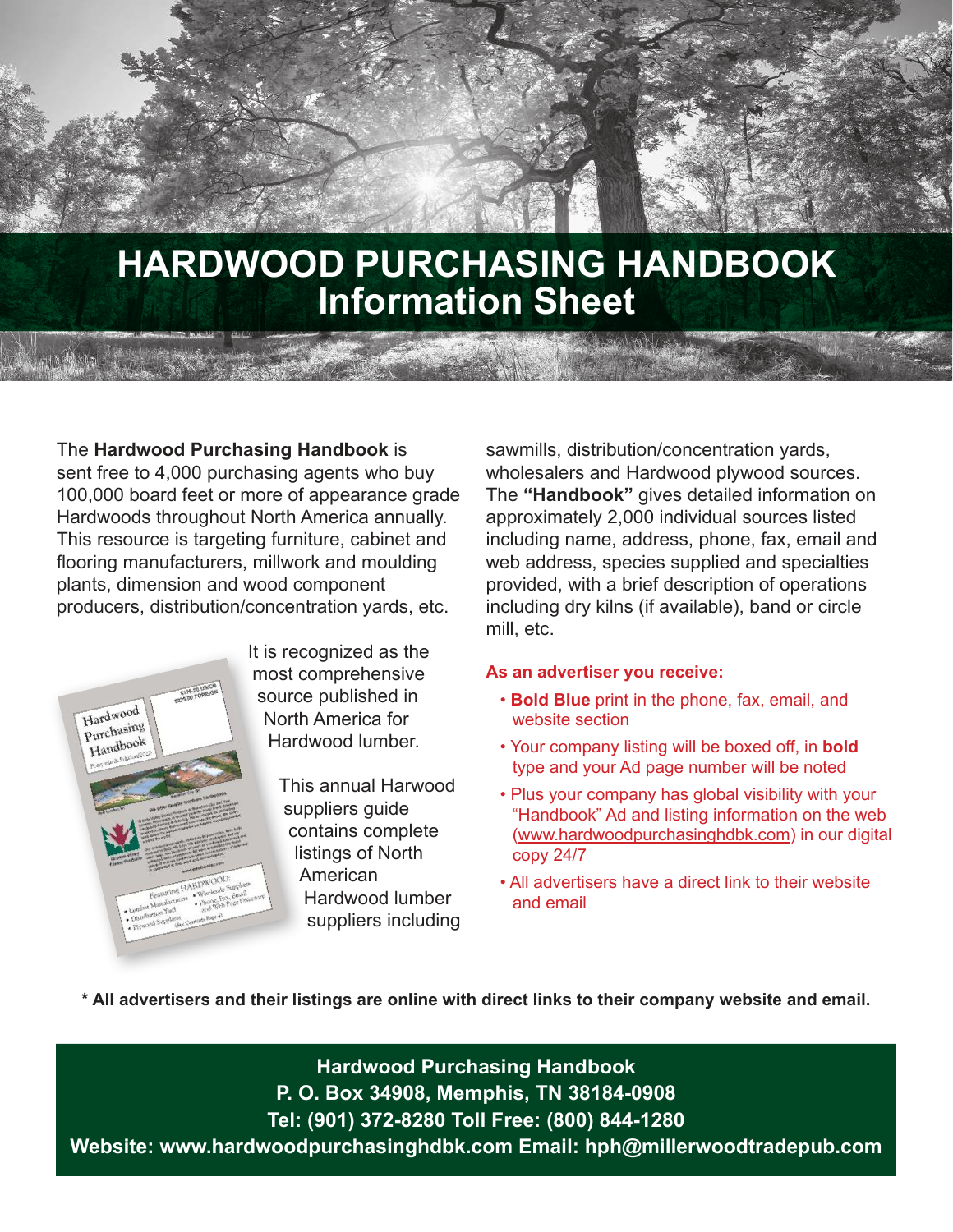# **Here's WHAT YOUR CUSTOMERS and PROSPECTS SAY:** Your Ad in the **HARDWOOD PURCHASING HANDBOOK** gives you **INSTANT ACCESS** to New Customers all year long!

#### **OHIO**

**SUPPLIER Purchased:** Red Oak, Poplar and Maple **Comments:** Very good.

#### **RHODE ISLAND**

**MILLWORK MANUFACTURER Purchased:** Red Oak, Cherry, Mahogany and Poplar **Comments:** Very handy purchasing handbook.

## **UTAH**

## **ARCHITECTURAL MILLWORK MANUFACTURER**

**Comments:** Very helpful in finding a grouping of mills to pull from.

#### **CALIFORNIA**

**FURNITURE MANUFACTURER Purchased:** Alder, Northern Red Oak, Maple and Walnut **Comments:** Very complete.

## **CONNECTICUT**

**MANUFACTURER Purchased:** Soft Maple in 4/4, 5/4, 8/4 & 12/4 thicknesses

**Comments:** Pretty complete coverage of Hardwood Lumber and Dimension stock producers.

#### **WISCONSIN**

**FLOORING MANUFACTURER Purchased:** Oak, Ash, Cherry and Maple **Comments:** Great book.

## **VIRGINIA**

**FURNITURE MANUFACTURER Purchased:** Red Oak, Maple, Mahogany, Cherry and Plywood **Comments:** Good source of information - easy to use.

## **IDAHO**

**MOULDING MANUFACTURER Purchased:** Red Oak, Poplar, Cherry, Maple, White Oak Lumber **Comments:** I like the listing of locations and species of wood offered.

#### **MICHIGAN**

**MILLWORK MANUFACTURER Purchased:** Rift & Quartered White Oak **Comments:** The geographical listing of sources which helps us ultimately reduce our freight expenses.

#### **CANADA**

**FLOORING MANUFACTURER Purchased:** Red Oak, White Oak, Beech, Hard Maple and Ash **Comments:** Fingertip reference to mills saves time for us.

#### **ALABAMA**

**CABINET MANUFACTURER Purchased:** Hard Maple, Red Oak and White Oak **Comments:** Easy to find manufacturers.

#### **INDIANA**

**MANUFACTURER**

**Purchased:** Red Oak, White Oak, Hard Maple, Elm, Aspen, Dimension and Edge-Glued Panels **Comments:** Easy to find anything.

#### **ILLINOIS**

**PICTURE FRAME MANUFACTURER Purchased:** Poplar, Ash and Oak **Comments:** Good source for Lumber.

## **KANSAS**

**MANUFACTURER Purchased:** Hard Maple, Soft Maple and Edging **Comments:** Has good layout and information.

## **NEW YORK**

**FURNITURE MANUFACTURER Purchased:** Cherry, Oak, Maple, Lumber and Squares **Comments:** Very well organized...Don't change it!

#### **TENNESSEE**

**MANUFACTURER Purchased:** Soft Maple, Northern Birch and Cherry **Comments:** Easy to use.

#### **PENNSYLVANIA**

**WOOD SPECIALTIES MANUFACTURER Comments:** We bought most common species of Appalachian Hardwoods from your directory.

**K**Hermitage Hardwood Lumber Sales, Inc. has advertised in the Christmas Issue of **National Hardwood Magazine** and the **Hardwood Purchasing Handbook** since 1992. I know the value of keeping a presence in a market that is constantly changing and that is why we advertise on a regular basis in **National Hardwood Magazine.** Your publications are targeting the markets we are serving coast to coast. Therefore, I feel it is a small investment to make to stay in front of those customers and potential customers who have helped make us a growing concern in the Hardwood concentration " yard business.  $\overline{\mathbf{G}}$ 

> *Parker Boles Hermitage Hardwood Lumber Sales, Inc. Cookeville, TN*

**AD SPACE IS AVAILABLE ONLY TO ADVERTISERS** in the CHRISTMAS FORECAST ISSUE of NATIONAL HARDWOOD MAGAZINE due to postal regulations and limited Ad space!

"it's everywhere you need to be to get more business!" **www.hardwoodpurchasinghdbk.com 800-844-1280**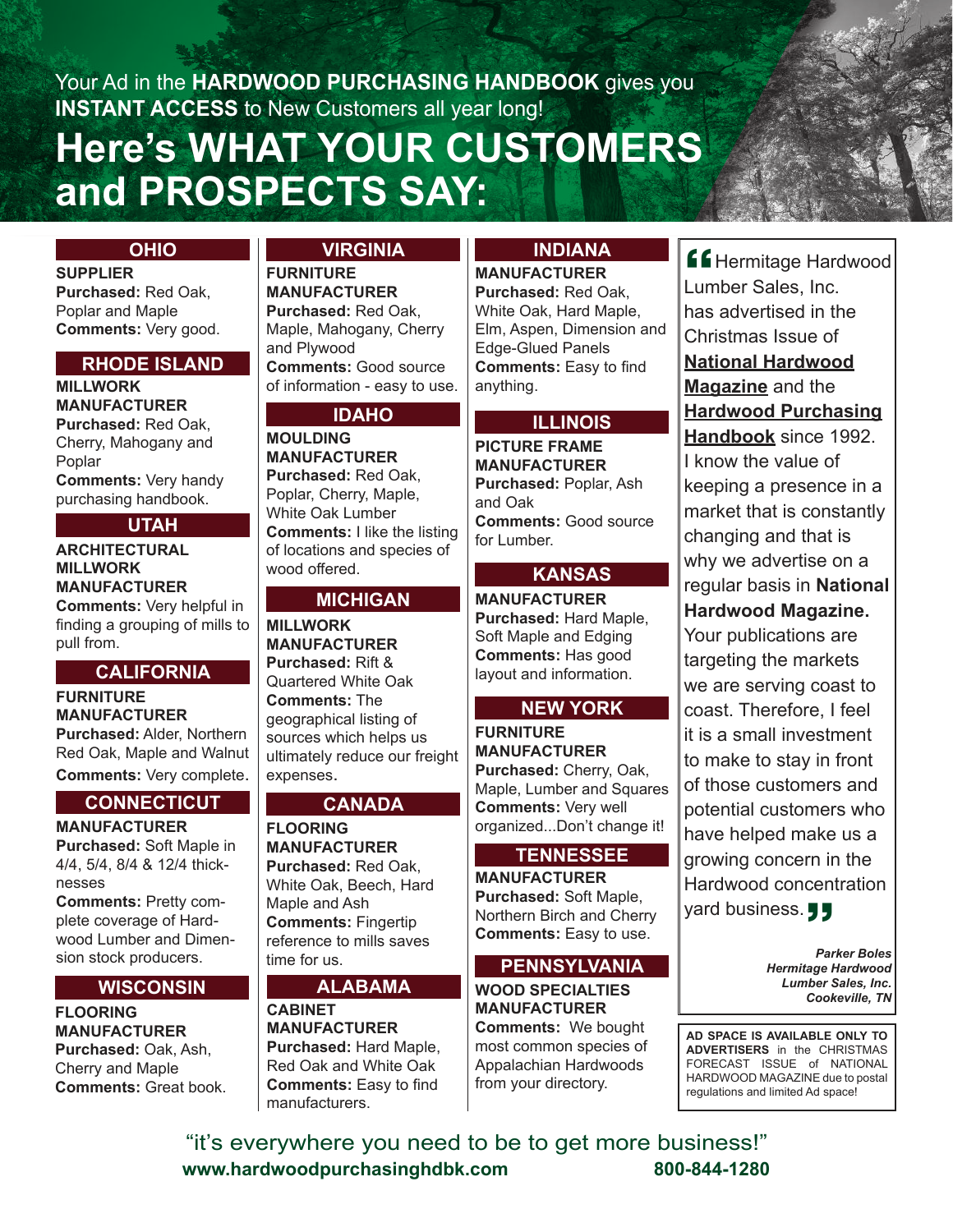# **Service Program**

Date:

Since my company uses a qualifying Ad in the **Christmas Buyer's Guide Issue** of **National Hardwood Magazine**, we are entitled to the privilege of using an Ad in the **Hardwood Purchasing Handbook.** (Advertiser is responsible for full payment of any advertising run in said publication in the event the Ad agency does not pay for client's advertising within 60 days of first billing. 15% agency discount allowable on **space only** and must be paid net 30 days.)

# **1. HARDWOOD PURCHASING HANDBOOK**

#### **Standard Advertising Rates**

|  | **Printed/Internet Edition |  |
|--|----------------------------|--|
|  |                            |  |

| 1 Page             | \$2.150 |
|--------------------|---------|
| 1/2 Page           | \$1,700 |
| 2 Page Spread      | \$3,150 |
| Front Spread       | \$3.600 |
| *Back Cover        | \$3,750 |
| <b>Back Spread</b> | \$3,150 |
| Inside Back Cover  | \$2.500 |
| *Bookmark          | \$4.800 |

#### **\*Back Cover must be in 4-Color \*No discount on Bookmark \*\*Includes Internet Edition with Ad, Listing and Direct Links ALL RATES PAYABLE IN U.S. FUNDS**

**Color:** AAAA standard red, orange, yellow, green, brown or blue per page or fraction, extra  $$250$ Bleed, per page \$ 85

| 4-Color, extra       | \$750 |
|----------------------|-------|
| Tip-in Charge, extra | \$375 |

**Check one of the following boxes:**

- **We will provide finished Ad.**
- **We want you to create our Ad.**
- **Use the same Ad no changes.**
- **Make the following copy changes.**



Bill us for a Ad at the rate of , on a non-cancelable basis, to be published in the next edition of the **Hardwood Purchasing Handbook.** Firm name and Ad page number will be in bold type in telephone listing and classification listing.

# **2. NATIONAL HARDWOOD MAGAZINE**

#### **CHRISTMAS BUYER'S GUIDE ISSUE**

| <b>Standard Advertising Rates</b> |         | <b>Editorial Rates</b> |         |  |
|-----------------------------------|---------|------------------------|---------|--|
| <b>Front Cover</b>                | \$4,525 | 2/3 Page               | \$1,925 |  |
| Inside Front Cover                | \$2,275 | 1/2 Page (Island)      | \$1,700 |  |
| Inside Back Cover                 | \$2,150 | 1/3 Page               | \$1,450 |  |
| <b>Back Cover</b>                 | \$2,450 | 2/9 Page               | \$1,100 |  |
| 1 Page                            | \$2,075 | 1/6 Page               | \$960   |  |
| 1/2 Page                          | \$1,450 |                        |         |  |
| 1/4 Page                          | \$1,150 |                        |         |  |

#### **Special Position 20% Extra ALL RATES PAYABLE IN U.S. FUNDS**

| Color: AAAA standard red, orange, yellow, green, brown |       |
|--------------------------------------------------------|-------|
| or blue per page or fraction, extra                    | \$250 |
| Bleed, per page                                        | \$ 85 |
| 4-Color, extra                                         | \$750 |
| Tip-in Charge, extra                                   | \$375 |
|                                                        |       |

| Check one of the following boxes:      |  |  |  |  |
|----------------------------------------|--|--|--|--|
| $\Box$ We will provide finished Ad.    |  |  |  |  |
| $\Box$ We want you to create our Ad.   |  |  |  |  |
| $\Box$ Use the same Ad no changes.     |  |  |  |  |
| $\Box$ Make the following copy changes |  |  |  |  |
| Accepted for:                          |  |  |  |  |

**NATIONAL HARDWOOD MAGAZINE, INC.** P. O. Box 34908 Memphis, TN 38184-0908 Phone: 901-372-8280 ▪ Fax: 901-373-6180

*By* 

(Lower rates are available on Ads in the **Christmas Buyer's Guide Issue** when combined with a regular Ad program in **National Hardwood Magazine.**)

Firm Name **Figure 2018** 

Address

Signed By  $\equiv$ 

**See back side for mechanical requirements and Insert rates**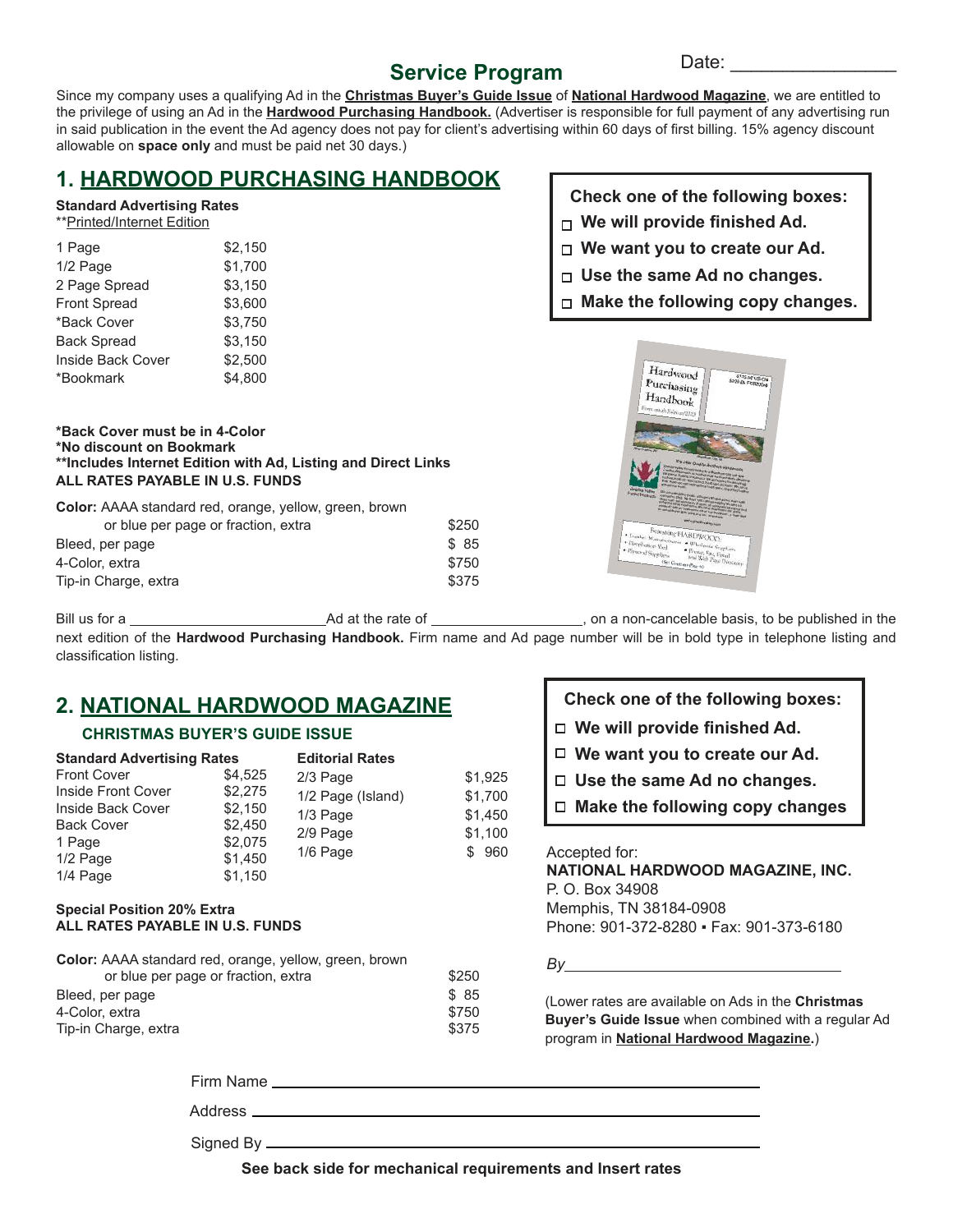#### **HARDWOOD PURCHASING HANDBOOK**

#### **MECHANICAL REQUIREMENTS**

| <b>Ad Size:</b>                                                              | Width | <b>Depth</b> |                         |
|------------------------------------------------------------------------------|-------|--------------|-------------------------|
| 2 facing pages, no bleed                                                     | 9"    | 7.50"        | (Live Area)             |
| 2 facing pages, with bleed                                                   | 11.5" | 8.75"        | (Trims .125" All Sides) |
| NOTE: Facing pages have a 1/2" gutter on either side of the center (binding) |       |              |                         |
| 1 Page                                                                       | 4.50" | 7.50"        | (Live Area)             |
| 1 Page, Bleed                                                                | 5.75" | 8.75"        | (Trims .125" All Sides) |
| $1/2$ page                                                                   | 4.75" | 3.875"       | (Live Area)             |

**Finished trim size: 5.5" width x 8.5" depth.** All text for Bleed Ads must be within the Live Area only. **Live Area is 4.5" width x 7.5" depth.** Customer assumes responsibility for any image/text outside the Live Area.

**Text paper:** 40# Text Lynx Opaque

## **Inserts:**

| 1 Page, Bleed              | 5.75" | 8.75" | (Trims .125" All Sides)                   |
|----------------------------|-------|-------|-------------------------------------------|
| 1 Page, Bleed w/folded tab |       |       |                                           |
| For the page:              | 5.75" | 8.75" | (Trims .125" All Sides, except Tab side)  |
| For the page:              | 1.25" | 3"    | (Trims .125" All Sides, except Page side) |



#### **Standard Insert Rates:** (Artwork **not** included.) **Cover & Inserts:** 110# Text Matte (65# Cover) \*Printing includes 4-Color, Tip-in and Bleed

| <b>Inserts</b>           | <b>Space</b> | *Printing | <b>Total</b> |
|--------------------------|--------------|-----------|--------------|
| 1 Page                   | \$2,500      | \$1,750   | \$4,250      |
| 1 Page, with folded tab  | \$2,500      | \$1,975   | \$4,475      |
| 2 Pages                  | \$4,300      | \$2,500   | \$6,800      |
| 2 Pages, with folded tab | \$4,300      | \$2,750   | \$7,050      |